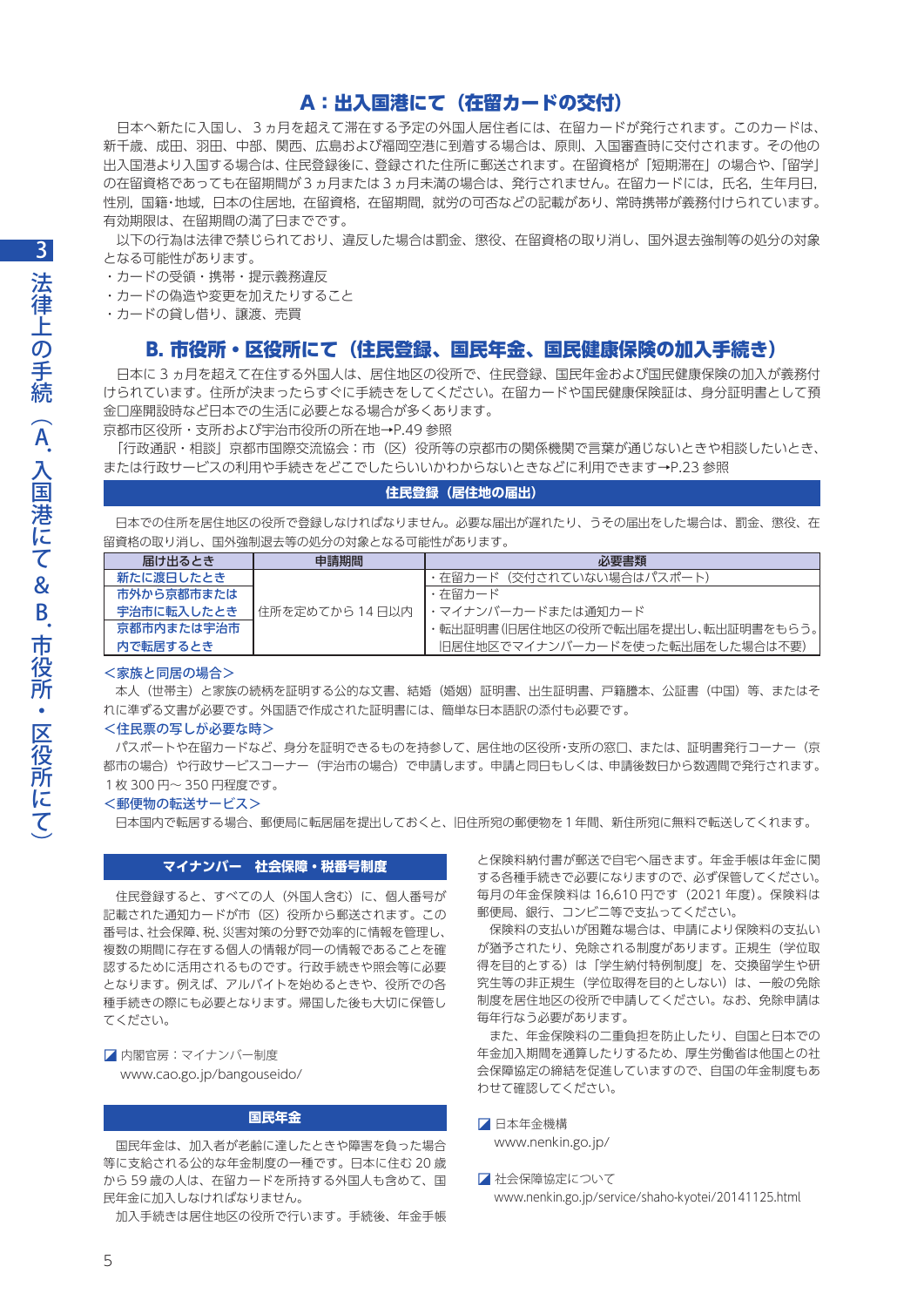# A: At the Port of Entry(Issuing Residence card)

A residence card shall be issued to the newly arrived foreign nationals who intend to remain in Japan for a period of over three months. For those who are arriving at New Chitose, Narita, Haneda, Chubu, Kansai, Hiroshima, and Fukuoka Airports, the residence card will be issued after the immigration examination. For those who are arriving at airports other than those mentioned above, the card will be sent to their address in Japan after submitting a Notification of Place of Residence to their municipal office. The residence card will NOT be issued for those with a Temporary Visitor's Visa or a Student Visa with a 3-month period of stay.Residence card includes your name, date of birth, nationality/region, address in Japan, residence status, period of residence, and whether or not he/she can work. It is required by law to carry at all times, and will expire on the same day as student's status of residence.

The following unauthorized uses of a residence card are prohibited by law, and are subject to criminal charges (possible imprisonment), cancellation of resident status, and /or deportation.

Not complying with the obligation to apply for and carry the card, not present it upon request by the relevant authorities. ・Making a counterfeit card, possess and/or using such card.

・Lending, borrowing, buying or selling the card.

# B: At the City/Ward Office

All foreign nationals who will be in Japan for the period of over three months must register their place of residence, to enroll in the National Pension System and National Health Insurance at their local City Ward Office as soon as they settle in. A Residence Card and/ or the National Health Insurance Card are often required for identification purposes when opening a savings account and for other matters in Japan.

- ◪ Maps for Kyoto City Ward Offices and Uji City Hall → ref. P.49
- Interpretation and counseling service by Kyoto City International Foundation: It is available in Kyoto City for those who need interpretation or counseling services, including information about administrative services and procedures → ref.P.24

# **Resident Registration (Notification of place of residence)**

Place of residence must be notified at the local City/Ward Office. Please note that delayed or false registrations may be result in criminal charges, imprisonment, cancellation of resident status, and/or deportation.

| When to report                                                  | Report deadline                                       | Required items to bring                                                                                                                                                                                                                                        |
|-----------------------------------------------------------------|-------------------------------------------------------|----------------------------------------------------------------------------------------------------------------------------------------------------------------------------------------------------------------------------------------------------------------|
| When you newly<br>arrive in Japan                               | Within 14 days<br>after you take up<br>your residence | · Residence Card<br>(In case your residence card has not been issued, please bring your passport)                                                                                                                                                              |
| When you move in<br>Kyoto City of Uji City<br>from another city |                                                       | · Residence Card<br>· Individual Number Card<br>· Move Out Certificate (Tenshutsu Shomeisho) If you already have used your<br>Individual Number Card for moving out procedures at the city office of your previous residence, the certificate is not necessary |
| When you change<br>address in Kyoto City<br>or in Uji City      |                                                       |                                                                                                                                                                                                                                                                |

## <Students who intend to live with their family members in the same household>

They are required to submit original or official copies of certificates such as their marriage license, birth certificates, and family registers, which demonstrate their relationship with each family member. If these certificates are written in a language other than Japanese, it is necessary to attach a brief Japanese translation.

# <If you need a Copy of your Certificate of Residence (Jyuminhyo no Utsushi)>

Take your passport or residence card and apply for it at the Citizen Service Section of your local ward office, ward branch office or subbranch office, or to the Certificate Issuance Corner (in Kyoto), Administration

 Service Counter (in Uji). The cost 300-350 yen for each. It can usually be issued on the day of application (although in some instances it can take up to several weeks).

## <Forwarding mail service by post office>

You should submit the "Change of Address" to the post office so that the post office may forward a mail and a parcel to your new address in Japan for one year.

## **My Number: Social Security and Tax Number System**

Persons (including foreign residents) who have registered their place of residence at their local City/ Ward Office will receive a notification card from the office showing their individual social security and tax number, known as "My Number." The number is used to manage information efficiently for matters relating to social security, tax, and disaster response. It is also used to verify the personal information from various periods relates to the same person and for other administrative procedures and reference purposes. For instance, you will be asked to provide your number when starting part-time work or when completing administrative procedures at the municipal office. Please be sure to keep your number securely, even after leaving Japan.

◪ Cabinet Secretariat: My Number System

www.cao.go.jp/bangouseido/foreigners/english.html

The National Pension System (NPS) is a public pension system intended to support subscribers when they reach the age of 65, or become disabled. All people who are residing in Japan and aged between 20 and 59, including foreign nationals holding a residence card, are required to be covered by the NPS.

Applications for the NPS are accepted at the City/

Ward Office. After registration, the Pension Handbook and the payment slip will be sent to your address. Be sure to keep the handbook since it is an important document which is often required in completing various procedures. The monthly premium for the National Pension is 16,610 JPY (as of the 2021 fiscal year). Pension premiums can be paid at a bank, post office or convenience store. Those who experience financial difficulty may be eligible for a postponement of payment or a pension waiver. Regular (degree-seeking) students can file for the "student special payment system", while non-regular (non-degree seeking) students including exchange students and research students can file for the general exemption system at the City/Ward Office. Note that applications for the exemption must be filed every year.

In order to prevent people from paying pension premiums in both their home country and Japan, and to enable the periods of coverage made in both countries to be totaled, the Ministry of Health, Labour and Welfare is concluding social security agreements with an increasing number of foreign countries. We recommend that you check your own country's pension system to confirm the correct procedure.

Japan Pension Service: www.nenkin.go.jp/international/index.html ◪ Social Security Agreements:

www.nenkin.go.jp/international/agreement/index.html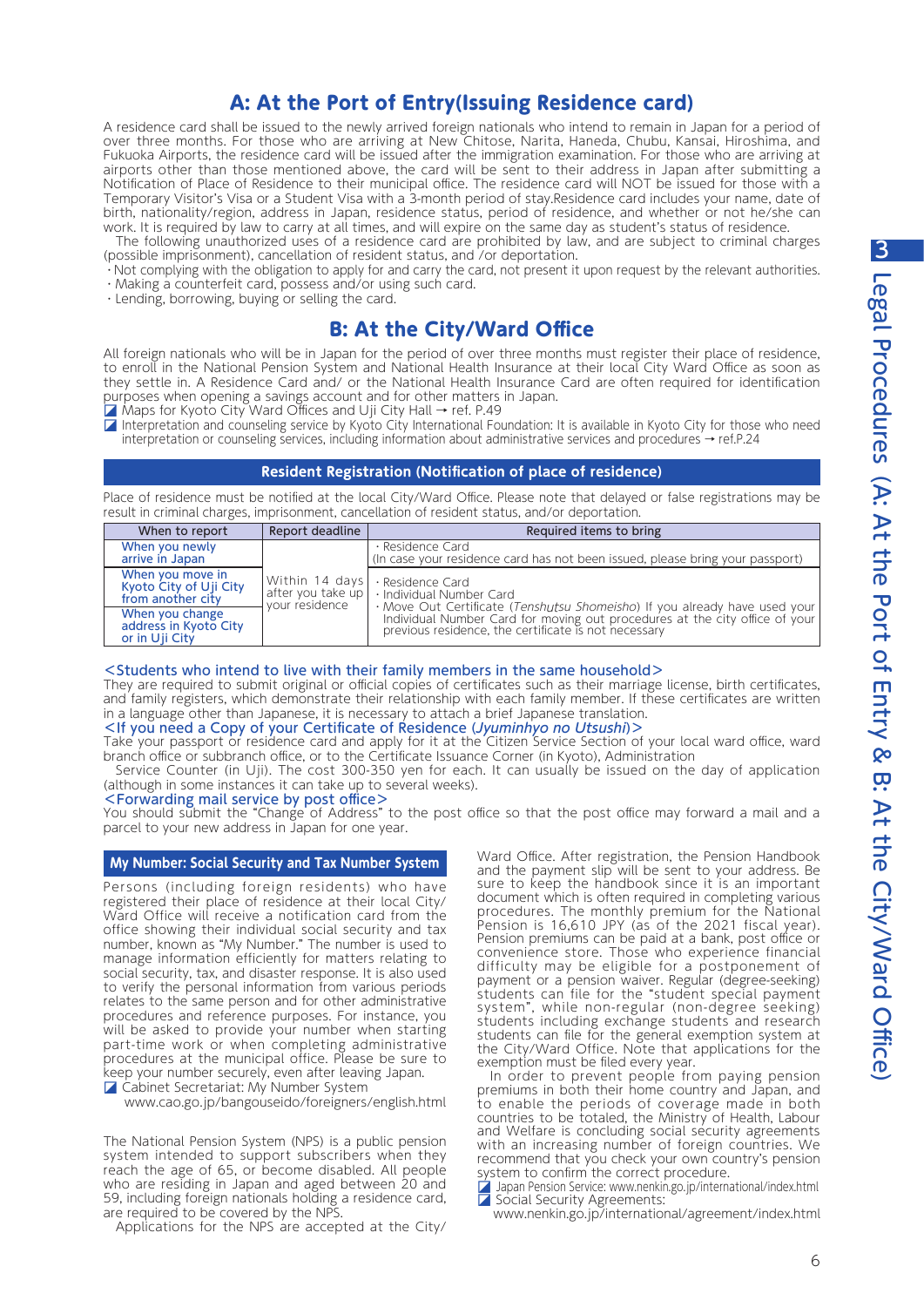## **国民健康保険(国保)**

 国民健康保険(国保)は日本の公的な医療保険です。日本に 3 ヶ月を超えて滞在する外国人は加入しなければなりませ ん。在留資格が「短期滞在」もしくは「留学(在留期間 3 ヶ月)」の場合は加入できないため、渡日前に、疾病・障害の 医療費用に適用される保険に加入しておいてください。在留資格が「留学(在留期間 3 ヶ月)」であっても、実際の滞在 予定期間が 3 ヶ月を超える者は、その旨を証明する京都大学発行の書類を提出すれば、国保への加入は可能です。「国民 健康保険の手引き」は、京都市(区)役所・支所、および京都大学国際サービスオフィスで配布しています。 ◪ 京都市情報館:www.city.kyoto.lg.jp/menu1/category/3-2-0-0-0-0-0-0-0-0.html

## <国民健康保険への加入手続き>

- ・場所:居住区の市(区)役所・支所(地図:P.49)
- ・必要書類(追加書類が求められる場合があります)
- ① パスポート
- ② 在留カード
- ③ 学生証
- ④ マイナンバー(持っていれば)
- ⑤ 国民健康保険被保険者資格異動届(申請書)
- ・申請書は、市(区)役所・支所にあります。京都市在 住の場合は以下よりダウンロードもできます。

www.city.kyoto.lg.jp/hokenfukushi/page/0000267759.html

 ・宇治市の居住者は、①、②のどちらか一つで申請でき ます。

#### <利用方法>

 国民健康保険に加入すると、保険証が発行されます。 病院に行くときは、必ず保険証を持って行き、診療受付で 保険証を提示してください。保険証を提示すると、保険適 用内医療費総額のうち 3 割を支払い、残りの 7 割は保険 が負担します。ただし、正常な妊娠・出産、美容整形、健 康診断、予防注射、歯の矯正、けんか・故意や違法行為に よる病気や怪我等、一部の治療には国民健康保険が適用さ れません。また、保険証の貸借りや売買は法律で禁じられ ており、違反した場合は罰せられます。

 保険証は日本全国で有効なので、旅行するときにも携行 しましょう。

#### <保険証を持たないで病院へ行ったとき>

 費用の全額を支払ったときは、病院で発行された領収書、 明細書、世帯主の預金通帳と保険証を市(区)役所・支所 に持参し、手続をします。審査の後、診療費の 7 割がも どってきます。

#### <保険料の支払>

 保険料は 1 年ごとに決められ、日本での前年の収入な どで計算します。1 年間の保険料は、10 回分納で、6 月 から翌年 3 月まで毎月払います。留学生には割引制度が あるため年間約 18,000 円になります。ただし、アルバ イトなどの所得が多いと保険料が増加します。また、保険 料を滞納すると延滞金が加算されるので注意しましょう。

 保険料の支払い方法は二つあります。① 納付書を持っ て、普通銀行、ゆうちょ銀行、市(区)役所/支所、また は、コンビニエンスストアのいずれかで現金払い。② 口 座振替:普通銀行、または、ゆうちょ銀行からの口座振替 (要手続)。

## <次年度の保険料割引申請について>

 京都市居住者の場合、毎年 3 月頃に、国民健康保険証 に記載されている住所宛に、次年度の国民健康保険料を判 定するため、「所得申告書」が送られます。必要事項を記 入して、期日までに居住地区の区役所・支所に返送してく ださい。

 宇治市居住者の場合は申告書が来ないので、対象月(毎 年 2 月から 3 月頃)に市役所市民税課で手続きをします。 この手続を忘れると、次年度の保険料に留学生割引が適 用されなくなり、保険料が高くなります。万一期日までに 手続きをし忘れた場合は、保険証を持って居住地区の市 (区)役所・支所に行き、必要な修正を行なってください。

## <住所が変わったとき>

## ・京都市内で引越をする場合

 転居後 14 日以内に新居住地区の区役所・支所に古い保 険証を提出し、新しい保険証を受取る。

## ・他市から京都市に転入する場合

 旧居住市の役所で保険料を精算し、転居後 14 日以内に 京都市の新居住地区の役所で、国民健康保険に新たに加入。

#### <京都市留学生国民健康保険料補助制度>(2021年12月現在)

 京都市在住の私費留学生を対象に、月額 700 円の国民 健康保険料の補助制度があります。申請時期は毎年 9 月 1 日〜 10 月 10 日です。ただし、定期申請期間に申請で きなかった者は、翌年 3 月 1 日〜 4 月 10 日の追加申請 期間に申請できます。

 申請時期には申請案内のポスターが掲示されますので注 意してください。申請期間が来たら、所属の学部・研究科 等事務室にて「留学生国保補助案内」を入手し、各自で申 請してください(オンライン申請)。

 なお、補助金は、毎月ではなく、半期ごとにまとめて振 込まれます。

#### <高額療養費の支給>

 国民健康保険加入者が医療機関や薬局の窓口で支払った 額が、同じ月内に一定額を超えた場合に、その超えた額を 支給する制度です。京都市在住者の場合、受診月から 3 ヵ 月以降に支給申請書が届くので、市(区)役所・支所で手 続きします。宇治市在住者の場合は通知が来ないので、受 診月の翌月に市役所で手続きをします。申請の際、病院が 発行した領収書が必要なので、領収書は大切に保管してお いてください。また、居住地区の市(区)役所・支所で発 行される「限度額適用認定証」を医療機関へ提示すれば、 最初から自己負担限度額分だけを支払うこともできます。

## 限度額適用認定証の申請に必要な書類

- ① 国民健康保険証
- ② 印鑑(または署名)

③ マイナンバーカードまたは通知カード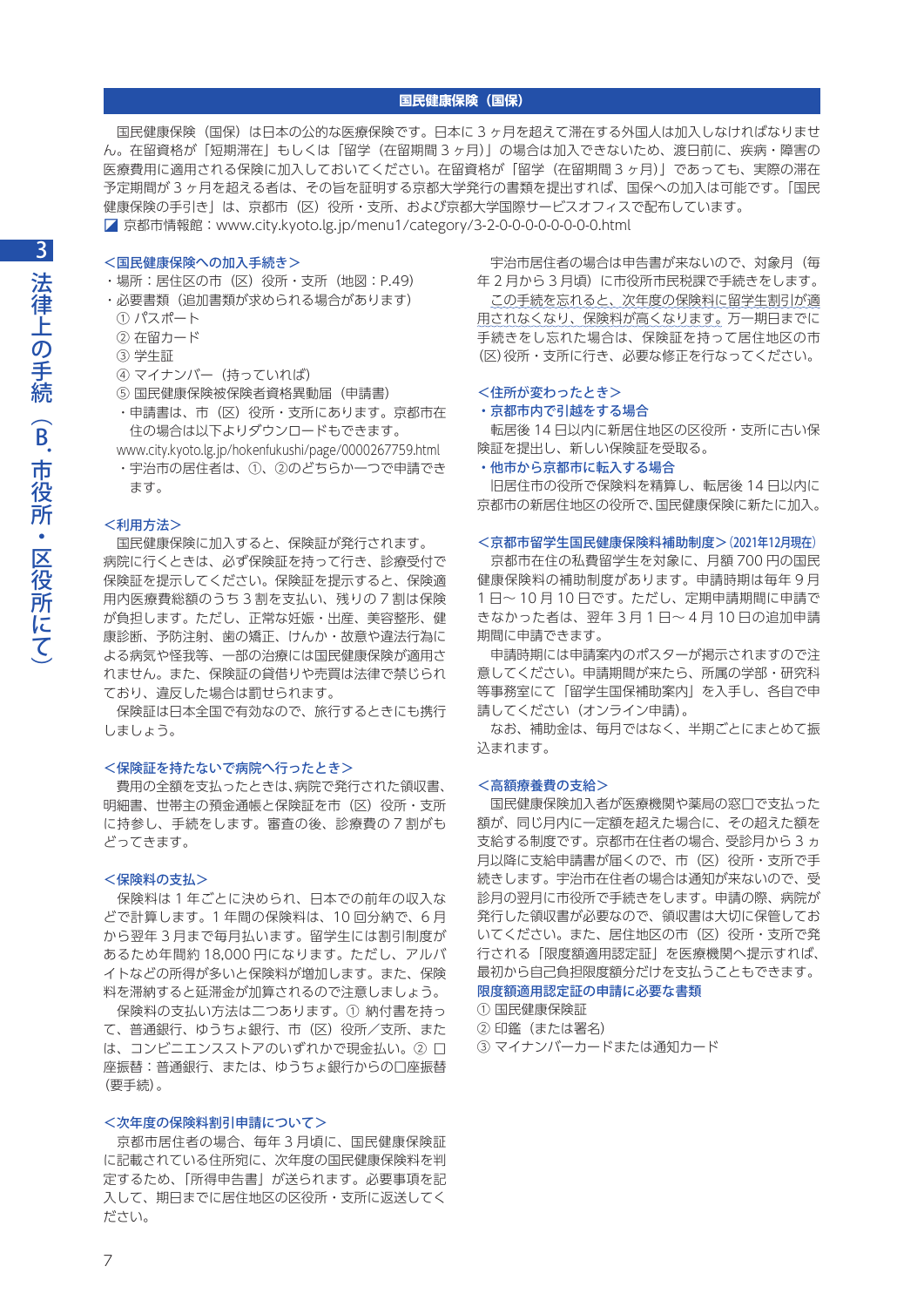## **National Health Insurance (NHI)**

National Health Insurance (NHI=Kokuho) is the public medical insurance. All foreign nationals residing in Japan for periods of over three months are required to be covered by NHI. Students with a "Temporary Visitor Visa" or a "Student Visa (with a 3-month period of stay)" will not be eligible for the NHI, and are highly encouraged to buy a travel insurance that covers overseas medical costs, before coming to Japan. Individuals with a "Student Visa (with a 3-month period of stay)" may still be covered under the NHI, on the condition that they provide written proof from Kyoto University, indicating that their scheduled period of stay. "The National Health Insurance Guidebook" is available at the City/Ward Offices in Kyoto City, or the International Service Office, Kyoto University.

◪ Kyoto City Official Website: www.city.kyoto.lg.jp/menu1/category/3-2-0-0-0-0-0-0-0-0.html (in Japanese only)

### <Applications>

- ・Place: The local City/Ward Office (MAP: P.49)
- ・Required items (Additional documents may also be requested): ① Passport \*
- ② Residence Card \*
- ③ Student ID if applicable
- ④ My Number(Proof of Individual Number) if you have.
- ⑤ An application form for NHI (Kokumin Kenko Hoken Hihokensha Shikaku Idoutodoke) The form is available at the City/Ward office, or can be downloaded for those who live in Kyoto City: www.city.kyoto.lg.jp/hokenfukushi/page/0000267759.html In Uji City, submit either above ① or ②.

#### <Method of Use>

Once enrolled, subscribers will receive a health insurance card. When going to a hospital or clinic, subscribers only need to pay 30% of the expenses upon presentation of the insurance card at the reception desk prior to treatment. Please be aware that NHI cannot be used for some treatments including normal pregnancy/childbirth, cosmetic surgery, yearly checkups, vaccinations, orthodontic treatment, illness or injury caused by fighting or other willful misconduct. It is against the law to lend, borrow, buy or sell the health insurance card and such activities are subject to punishment.

 This insurance is valid throughout Japan, so do not forget to take the card with you on domestic trips.

#### <Receiving Medical Treatment without an Insurance Card>

Subscribers who forget to bring the card when receiving medical treatment must pay the entire amount of the bill. However, they can file for a reimbursement later by taking the receipt, statement, householder's bankbook and health insurance card to the City/Ward Office. After processing the claim, the City/Ward Office will reimburse 70% of the medical expenses.

#### <Health Insurance Premium and Method of Payment>

Calculation of the annual premium is based on the subscriber's previous year's income in Japan. The annual premium is paid in ten monthly installments from June to March. International students are required to pay a discounted premium of approximately ¥18,000 annually. Please note that the premium may increase according to income from parttime jobs. Also, be aware that a delinquency charge will be added for overdue payments.

There are two methods of payment: ① manual payment with the payment slip at the bank, Japan Post Bank, the City Ward Office, or convenience stores 2 automatic withdrawal from a bank or a Japan post Bank (Yucho Bank) account (application necessary).

#### <The Premium for the Next Fiscal Year>

An Income Declaration Form (Shotoku Shinkokusho) is sent to National Health Insurance (NHI) policy holders living in Kyoto City every year around March, to determine the premium for the next fiscal year. You are asked to fill out the form and send it back to the office by the designated deadline. Residents of Uji City will not receive this form in the mail, and are asked to go to the municipal tax division of the city hall to fill it out when the time comes (February to March every year).

If the subscribers forget to complete this process by the deadline, the premium will go up as the international student discount will not apply. Those who forget to complete this process must go to the City/Ward Office with their NHI card for adjustment.

#### <Change of Address>

Subscribers must complete the following procedures within 14 days of moving.

- ・In case of moving to a different ward within Kyoto City Submit the old insurance card to their new ward office to get a new one.
- ・In case of moving to Kyoto City from another city

Clear the balance with the office in the city subscribers were leaving and re-enroll NHI at the ward office of their new residence in Kyoto City.

#### <Kyoto City International Student NHI Subsidy> (as of December 2021)

A ¥700 per month National Health Insurance Subsidy is available for Privately-financed International Students who live in Kyoto City. Applications are accepted every year from SEP 1 to OCT 10. Those who forgot or were unable to meet the requirements may apply from MAR 1 to APR 10 the following year - during the secondary application period.

 The notices about the subsidy will be posted on each faculty/graduate school office's bulletin boards during the application periods. Students are therefore advised to check the bulletin board regularly. Read the brochure 'Ryugakusei Kokuho Hojo' when the registration starts. It is available at your faculty/ graduate school office. Please refer to the website above for details on application procedures and conditions.

 Note that subsidies are not paid out on a monthly basis, but in half-year installments.

#### <Reimbursement of High Cost Medical Fees>

When the medical fees paid to a medical care provider in a given month exceed a specific amount, the difference is reimbursed through the National Health Insurance program at the City/Ward Office. In order to receive the reimbursement, subscribers must save the receipts issued by the medical care provider. Kyoto City residents will receive instructions from the ward office within a few months receiving treatment. Since Uji City residents will not receive any such notice, they must complete the procedures at Uji City Hall within the calendar month following the month in which treatment was received.

 Details are given in "The National Health Insurance Guidebook," available in Japanese, Chinese, English and Korean from the City/Ward Offices in Kyoto City.

 Alternatively, if the subscriber presents a certificate issued by their City/Ward Office showing the predetermined limit for the portion of medical costs to be borne by the subscriber (gendogaku tekiyo ninteisho), then they will only be required to make a payment up to that limit.

#### Items Required for the Gendogaku Tekiyo Ninteisho ① National Health Insurance Card

② Personal seal (inkan・stamp) or signature

③ My Number Card or the Notification Card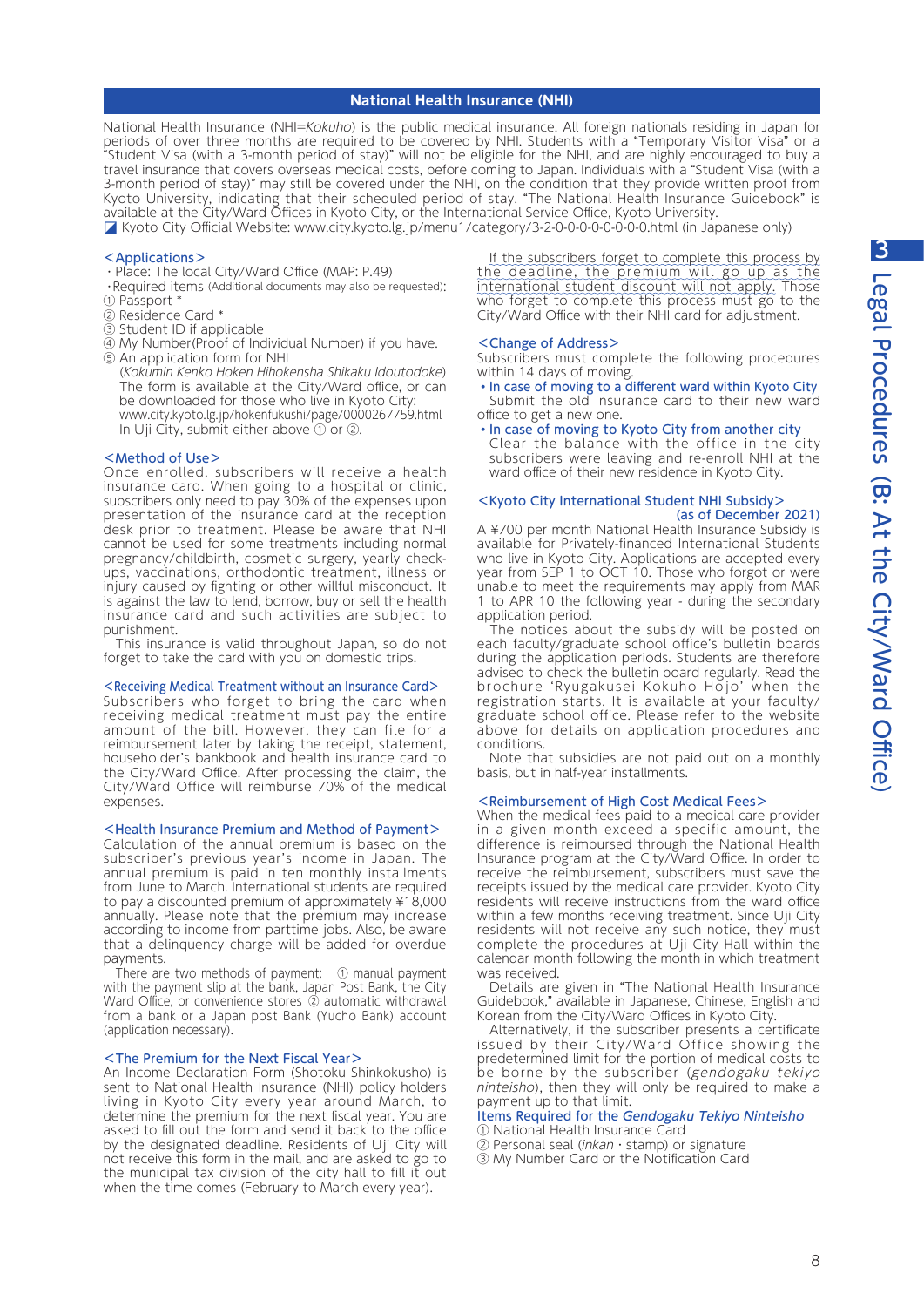# C. 出入国在留管理局にて

 出入国在留管理局で必要な以下の手続きについては、申請や届出が遅れたり、届出をしなかったり、うその届出等をし た場合、罰金、懲役、在留資格の取り消し、国外退去強制等の処罰の対象となる可能性があります。自分の在留資格の管 理や各種届出の重要性を理解し、漏れの無いよう各種手続きを行なってください。

 手続きは現在住んでいる地域を管轄する地方出入国在留管理局又は支局、出張所で行います。京都出張所で手続きする ためには、先に京都府内(または滋賀県内)の市区町村役場で転入手続きを行い、在留カードの裏面に新住所を記入して もらってください。在留カードに記載されている住所が京都府・滋賀県でない場合は、出入国在留管理局京都出張所では 手続きができません。

 京都大学では、出入国管理および難民認定法に基づき、「留学」の在留資格で在籍する留学生の学籍異動情報(入学者、 卒業・修了者に加え、退学、除籍者など)を出入国在留管理局に報告しています。

◪ 大阪出入国在留管理局京都出張所(P.50 参照)

◪ 出入国在留管理局:www.moj.go.jp/isa/about/organization/organization.html

## **在留資格の確認と届出**

 京都大学で留学生として研究・学習するための在留資格 は、原則として「留学」です。「留学」での在留期間は、 4年3月を超えない範囲で、法務大臣が個々に指定する期 間となります。

 新入留学生は、所属学部・研究科等事務室へ在留カード およびパスポートの写しを提出してください。また、在留 資格や期間の変更、更新など、在学中に在留資格に関する 変更が生じた場合も、すみやかに所属学部・研究科等事務 室へ届け出てください。

## **在留資格の変更**

各種奨学金の申込や留学生諸行事への参加等では、原則 として、「留学」の在留資格を求められます。「留学」以 外の資格を持っており、特別な事情がある場合は、所属の 学部・研究科等事務室に相談してください。

 短期滞在で日本に入国し、別の在留資格へ変更すること は、やむを得ない特別な事情がないと認められません。ま た、原則として「在留資格認定証明書」や理由書の提出が 求められます。

 なお、「卒業後の日本での就労に関する在留資格変更手 続」については、P.23 を参照してください。

## 必要書類

- ① パスポート
- ② 在留カード
- ③ 証明写真 1 枚
- (顔写真、4cm× 3cm、3 ヶ月以内に撮影のもの)
- (4) 手数料 4.000 円 (収入印紙\*1)
- ⑤ 入学許可書、合格通知書もしくは研究内容証明書の写し (所属学部・研究科等の既存の様式で可。公印が押印されたもの)

⑦ 在留中の経費支弁能力を証する文書\*3

## 諸注意

- ・日本で発行される証明書は全て、発行日から 3 カ月以 内のものを提出してください。
- ・在留期間の満了の日までに在留資格変更許可申請または 在留期間更新許可申請を行った場合においても、在留期 間の満了日から 2 ヶ月までに出入国在留管理局での手 続きを終えない場合は、不法在留となります。必ず余裕 をもって申請してください。
- ・手続きには、追加の書類提出を求められる場合があります。

## **在留期間の更新**

 更新手続きは、在留期間の満了する日の 3 ヶ月前から 行なうことができます。必ず在留期間の満了する前に更新 申請を行なってください。また、所属学部・研究科等事務 室に、必ず在留期間更新の報告をしてください。

 なお、在留期間の許可が更新されると、更新申請前に取 得していた「資格外活動許可」や「再入国許可」は無効に なります。必要な場合は、再度申請してください。

成績不良、修得単位数が非常に少ない、学費未納等の理 由により、出入国在留管理局より在留期間更新申請が許可 されない場合があります。

日本政府(文部科学省)奨学金等の奨学金を受給する留 学生は、奨学金受給証明書(給付金額と給付期間を明示し たもの)を提出してください。

 日本の大学・専修学校等を卒業して、京都大学へ入学す る場合、在留中の経費支弁能力を証する文書\*3も提出し てください。

### 必要書類(在留資格「留学」の場合)

- ① パスポート
- ② 在留カード
- ③ 証明写真 1 枚
	- (顔写真、4cm× 3cm、3 ヶ月以内に撮影のもの)
- ④ 手数料 4,000 円(収入印紙\*1)
- ⑤ 在学証明書(学部・研究科等事務室交付) 在学期間の明記されたもの
- ⑥ 成績証明書もしくは研究活動内容証明書 (学部・研究科等事務室交付) 研究生等で成績証明書が発行されない者は、所属学部・ 研究科既存の様式で可。公印が押印されたもの。
- $\odot$  在留期間更新許可申請書 $^{*2}$  ※申請書「所属機関等作成用」は所属学部・学科事務室 にて記入・押印を依頼してください。
- ⑧ 在留中の経費支弁能力を証する文書\*3
- \*1 収入印紙は郵便局、切手を販売しているコンビニで購 入できます。
- $*^{2}$  京都大学国際交流サービスオフィスの Web サイト (u.kyoto-u.jp/nfmo6)より申請書を作成するための システム(学内限定)にアクセスできます。また、 申請書や届出書は、出入国在留管理局の窓口、または 法務省 出入国在留管理庁の Web サイト(www.moj. go.jp/isa/index.html)からも入手できます。
- \*3 申請者本人名義もしくは経費支弁者名義の銀行残高証 明書、奨学金受給証明書など。

9

 $6$ 在留資格変更許可申請書 $^{\ast}$ <sup>2</sup> 「所属機関等作成用」は所属学部・学科事務室にて記入・ 押印を依頼してください。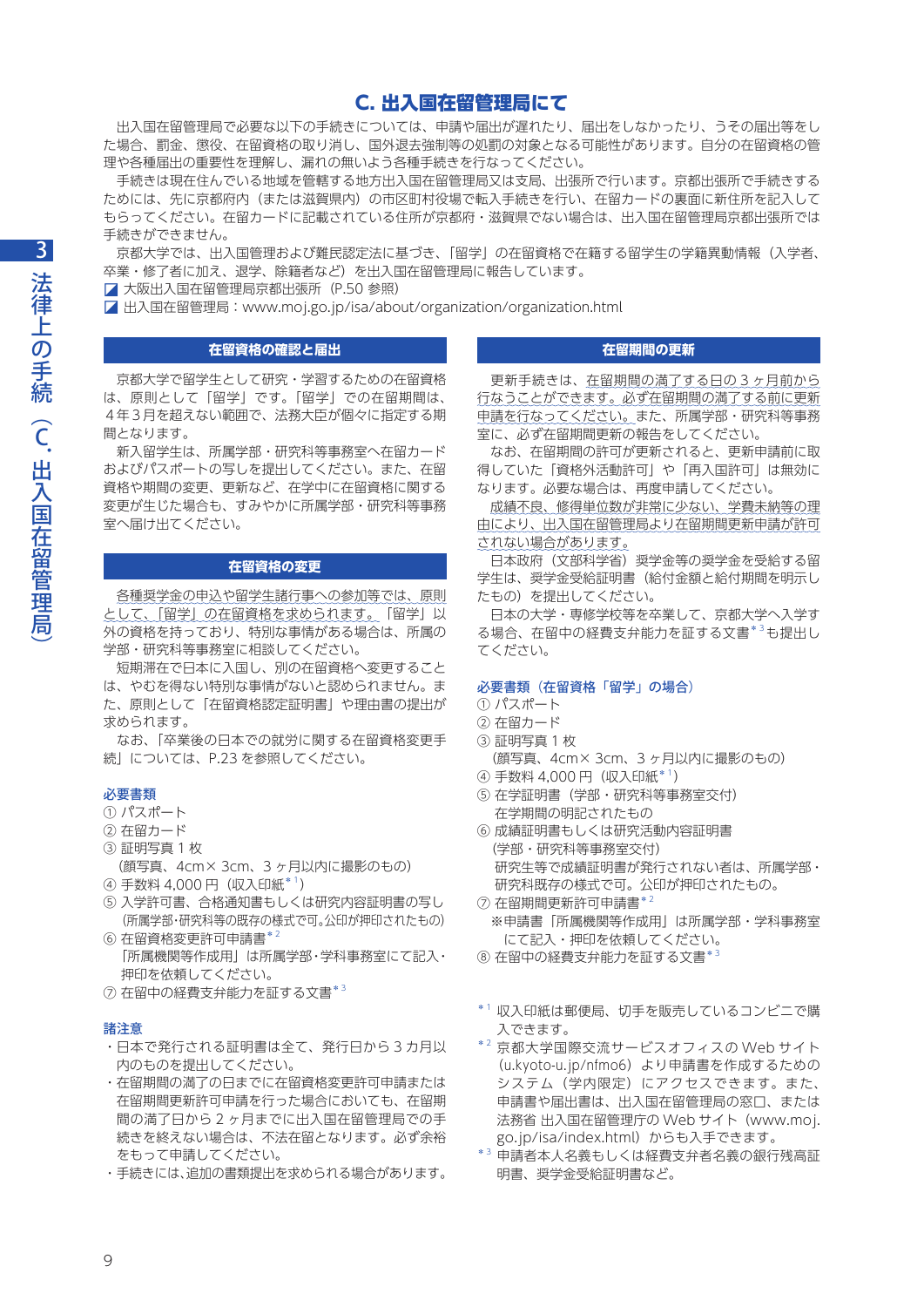# C: At the Immigration Bureau

Please note that international students must maintain a valid residence status. When applying for your residence status, please be sure to submit all required information to the Immigration Bureau within the appropriate time periods. The submission of incomplete, delayed, or false information or applications to the Immigration Bureau may result in criminal charges, imprisonment, cancellation of residence status, and deportation. You shall need to go to the Immigration Bureau, Office or Branch office which controls your residing area. In order to apply at the Immigration Bureau Kyoto Branch Office, you must firstly register the place of residence at th e local City/Ward Office in Kyoto or Shiga and your new address must be indicated in the back of Residence Card. Unless the address indicated in the current Residence Card is Kyoto or Shiga, the application at the Immigration Bureau Kyoto Branch Office is unacceptable.

 Based on the Immigration Control and Refugee Recognition Act, the university provides the Immigration Bureau with information about international students with "Student" visa status (including newly enrolled students, graduated students, and students who have withdrawn, or been expelled from the university).

◪ Kyoto Branch of Osaka Regional Immigration Bureau (ref. P.50)

◪ Immigration Bureau : www.isa.go.jp/en/about/organization/organization.html

## **Confirmation and Notification of Status of Residence**

In principle, international students at Kyoto University are required to have "Student" residence status. The period of stay as a "Student" is a period not exceeding 4 years and 3 months that is individually designated by the Minister of Justice.

 Newly enrolled international students must submit copies of their Residence Card and passport to their faculty/graduate school office. If any information relating to your status of residence changes during your time at the university (e.g. a change of status of residence, renewal of period of stay, etc.), please notify your faculty/graduate school office of the change immediately.

### **Changing Status of Residence**

Scholarship application and international student events generally require "Student" status. Students with other status should consult with their faculty/graduate school offices.

 Changes in status of residence from "Short-Term Stay" to another type of status of residence after entry to Japan are not usually approved without a special reason. In this case, a certificate of eligibility and a brief letter explaining the situation are required.

 For information on "Changing Status of Residence to Work After Graduation", please refer to P.24.

#### Required items

(Additional documents may also be requested).

- ① Passport
- ② Residence Card
- ③ One 4cm× 3cm photo (taken within three months)
- ④ Processing Fee of 4,000 yen, to be paid by revenue stamp (shunyu inshi)
- ⑤ Certificate of enrollment or notification of passing the entrance examination (documents must be issued by Kyoto University)
- ⑥ Application Forms\*2 for Change of Status of Residence
- ※ Please ask your faculty/graduate school office to complete the "organization part" of the forms.
- ⑦ Documents certifying your financial ability during your period of stay in Japan\*3

#### **Notes**

- ・Documents such as enrollment certificates, etc. must have been issued within three months prior to making the application.
- ・Even after you have filed an application to change your status of residence, or to extend your current period of stay, the procedures are not completed until you have received a Residence Card. If you do not receive this card at the Immigration Office within two months of the expiry of the current permit, you will become an illegal resident. Applications should be filed well in advance for this reason.
- ・Additional documents may be requested for application

#### **Extending the Period of Status of Residence**

Applications to extend the period of your status of residence are accepted from three months prior to the current period's expiration date. Be sure to apply on or before the expiration date. Please also notify your faculty/graduate school office of the change.

 Please note that any work or re-entry permits granted prior to the application for the extension will become invalid if your period of stay is extended. Please renew your work and re-entry permits if necessary.

An application for extension of status of residence may not be granted if the applicant has earned poor academic grades, if they have not earned enough credits, or if they have defaulted on their tuition or fees.

 Scholarship certificates that indicate the duration and amount of the scholarship are also required for students who are receiving the MEXT scholarship, etc.

 If you are enrolling at Kyoto University after graduating from another institution in Japan, you are required to submit documents certifying your financial resources during your period of stay in Japan\*3.

#### Required items

- ① Passport
- ② Residence Card
- ③ One 4cm× 3cm photo (taken within three months) ④ Processing fee of 4,000 yen to be paid by revenue
- stamp (shunyu inshi)\* ⑤ Certificate of student registration indicating your
- new period of enrollment (from faculty/graduate school)
- ⑥ Transcript or certificate of research activity (from faculty/graduate school)
	- Students without a transcript, such as research students, must submit a certificate issued by their graduate school that indicates the content of their research activities (the certificate must include an official seal).
- ⑦ Application Forms\*2 for an Extension of Period of Stay
- ※ Please ask your faculty/graduate school office to complete the "organization part" of the forms.
- ⑧ Documents certifying your financial ability during your period of stay in Japan<sup>3</sup>
- \*<sup>1</sup> Revenue stamps are available at post offices and convenience stores.
- \*<sup>2</sup> The application form preparation system (Kyoto University Intranet) is available on the website for Kyoto University International Service Office (u.kyoto-u.jp/g9jft).

Blank application forms are available at the Immigration Bureau, or on the Immigration Bureau website (www.isa. go.jp/en/index.html)<br>\*3 Certificate of bank balance, certificate of scholarship

award, etc.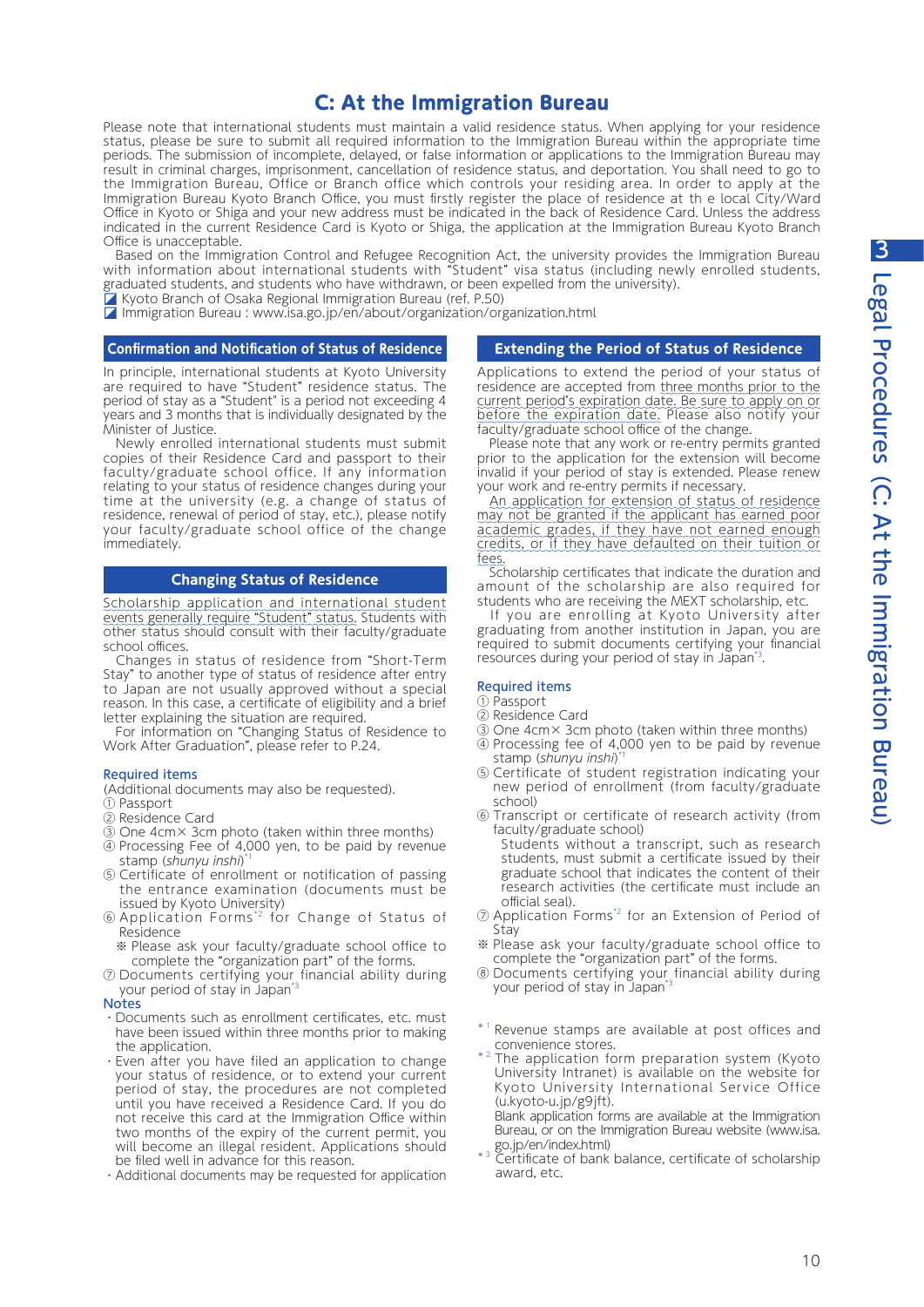## **在留カードの記載事項の変更**

 在留カードの記載事項(氏名、生年月日、性別、国籍・ 地域等)に変更が生じた場合、または盗難等でカードを紛 失した場合、14 日以内に出入国在留管理局へ届出てくだ さい(ただし、住所変更の届出は、居住地区の役所で行い ます。P.5参照)。原則として、申請と同日に新しい在留カー ドが交付されます(住所変更を除く)。また、所属学部・ 研究科等事務室にも必ず変更の報告をしてください。

必要書類(追加書類の提出を求められる場合があります)

① パスポート

② 在留カード

- ③ 証明写真 1 枚(顔写真、4cm × 3cm、3 ヶ月以内に 撮影のもの)
- ④ 在留カード記載事項変更届出書\*
- \* 在留カード記載事項変更届出書の様式は、出入国在留管 理局の窓口、および以下の Web サイトで入手できます。 ◪ 出入国在留管理庁:
- www.moj.go.jp/isa/applications/procedures/nyuukokukanri10\_00009.html ⑤ 記載事項に変更が生じたことを証明する資料

#### **在留カードを紛失した場合**

 紛失や盗難等の事由により在留カードの所持を失った場 合は、当該事実を知った日から 14 日以内に出入国在留管 理局にて再交付の申請を行ってください。再交付申請には、 申請書や証明写真、パスポート、理由書等が必要です。詳 細や申請書は、以下の Web サイトを参照してください。 ◪ 出入国在留管理庁:

 www.moj.go.jp/isa/applications/procedures/nyuukokukanri10\_00010.html 所属学部/研究科等事務室にもすぐに紛失したことをすぐに報 告し、新しいカードが発行されたら事務室に提示してください。

#### **所属機関の変更**

 有効な「留学」の在留資格を有する者が日本国内で学校 を移るなど、所属機関に変更が生じる場合には、変更の生 じた日より 14 日以内に、出入国在留管理局で変更の届出 を行わなければいけません。届出は、出入国在留管理局の 窓口に下記の必要書類を持参するか、郵送またはインター ネットを利用して行なうことができます。なお、この届出 による新しい在留カードの交付はありません。

必要書類(追加書類の提出を求められる場合があります)

- ① 在留カード(郵送の場合は在留カードの写し)
- ② 届出書:「所属機関に関する届出」 届出書は、出入国在留管理局の窓口、および以下の Web サイトで入手できます。
- ◪ 出入国在留管理庁 www.moj.go.jp/isa/applications/procedures/nyuukokukanri10\_00014.html

#### **在留資格の取消制度**

 外国人居住者は、その在留資格により定められた活動内 容と実際の活動が異なる場合や、偽装書類を提出した場合 などは、法律により「在留資格の取り消し」の対象となり ます。「留学」の在留資格を有する留学生の場合、休学、 退学、卒業/修了などの理由で、大学での学修を 3 ヶ月以 上行なっていないにも関わらず、「留学」の資格のままで 3 ヶ月以上日本に滞在し続けると、在留期間が残っていて も、在留資格取消の対象となります。

 休学や卒業/修了、退学する場合は各種手続きを漏れな く行なう必要があります。

- ・休学、退学→(P.15 参照)
- ・卒業/修了→(P.37 参照)

## **一時出国および再入国のとき**

 一時的な帰国や、他国への旅行等で日本を出国するとき は、短期間であっても必ず下記の手続きが必要です。 ※在留資格「留学」を有する留学生が休学により帰国する場合、原則

在留資格を放棄するため、下記の手続きは不要です。(P.15 参照) <学内での手続>

# ① 指導教員の許可を得る

② 所属学部・研究科等事務室に連絡する

## <出入国在留管理局での手続>

 有効なパスポートおよび在留カードを所持する者が、出 国後 1 年以内(在留期限が出国の日から 1 年を経過する 前に到来する場合には、その在留期限まで)に再入国する 場合は、原則として再入国許可を受ける必要がありません (「みなし再入国許可」)。「みなし再入国許可」により出国 した者は、その有効期間を海外で延長することはできませ ん。1 年以内に日本に入国しないと在留資格が失効するの で十分に注意してください。

 1 年を超えて日本を出国する場合は、日本出国前に出入 国在留管理局で「再入国許可」を受けてから出国します。 再入国許可の有効期限は、在留期限と同じです。原則、海 外で在留期間の更新はできません。在留期限が出国した日 から 1 年未満に満了する場合は、在留期間の満了する前 に再入国する必要があります。

#### 「再入国許可」申請に必要な書類

① 再入国許可申請書

www.moj.go.jp/isa/applications/procedures/16-5.html ② パスポート

- ③ 在留カード
- ④ 手数料(1 次:3,000 円、数次:6,000 円)

### <出入国許可での手続>

 一時出国および再入国のときは、在留カードを所持して いなければなりません。「みなし再入国許可」により出国 する場合は、空港等で配付される再入国出国記録(ED カー ド)の「再入国を希望する」に該当する欄をチェック(Ø) し、記入済みの ED カード、在留カード、パスポートと搭 乗券を入国審査官に提示する必要があります。

## **日本への持込禁止・制限物品**

 日本へは銃器、麻薬等のほか、畜産物、植物類、知的財 産権を侵害する物品等、法律により持込が禁止、または規 制されているものがあります。法律に違反した場合、厳し く罰せられ、奨学金支給の取り止めや、大学除籍などの処 分を受けることになりますので、絶対に違反しないように してください。また、持込制限されていない物品でも、日 本へ持ち込む場合、その数量や内容によって課税されるこ とがあるので気をつけてください。

 持ち込み禁止・制限物品等の詳細に関しては税関のウェ ブサイトを参照してください。

◪ 税関 www.customs.go.jp/kaigairyoko/index.htm

- ◪ 動物検疫所 www.maff.go.jp/aqs/
- ◪ 植物防疫所 www.maff.go.jp/pps/

## **薬物等の所持・使用の禁止**

 日本では、大麻、麻薬、向精神薬(処方箋を除く)、あ へん、覚せい剤、吸引用シンナー、MDMA 等薬物の所持、 使用は法律で硬く禁止されています。違反した場合は、犯 罪者として逮捕・起訴され、奨学金支給の取り止めや、大 学除籍などの処分を受けるだけでなく、懲役刑や国外退去 を含む非常に重い処罰を受けます。

 大麻や覚せい剤等の禁止薬物の乱用は、本人の精神と身 体に悪影響を及ぼし、さらには友人や家族関係の崩壊にも つながるなど、本人だけでなく、社会全体に計り知れない 害悪をもたらします。好奇心や軽い気持ちでこれらの薬物 には絶対に手を出さないようにしてください。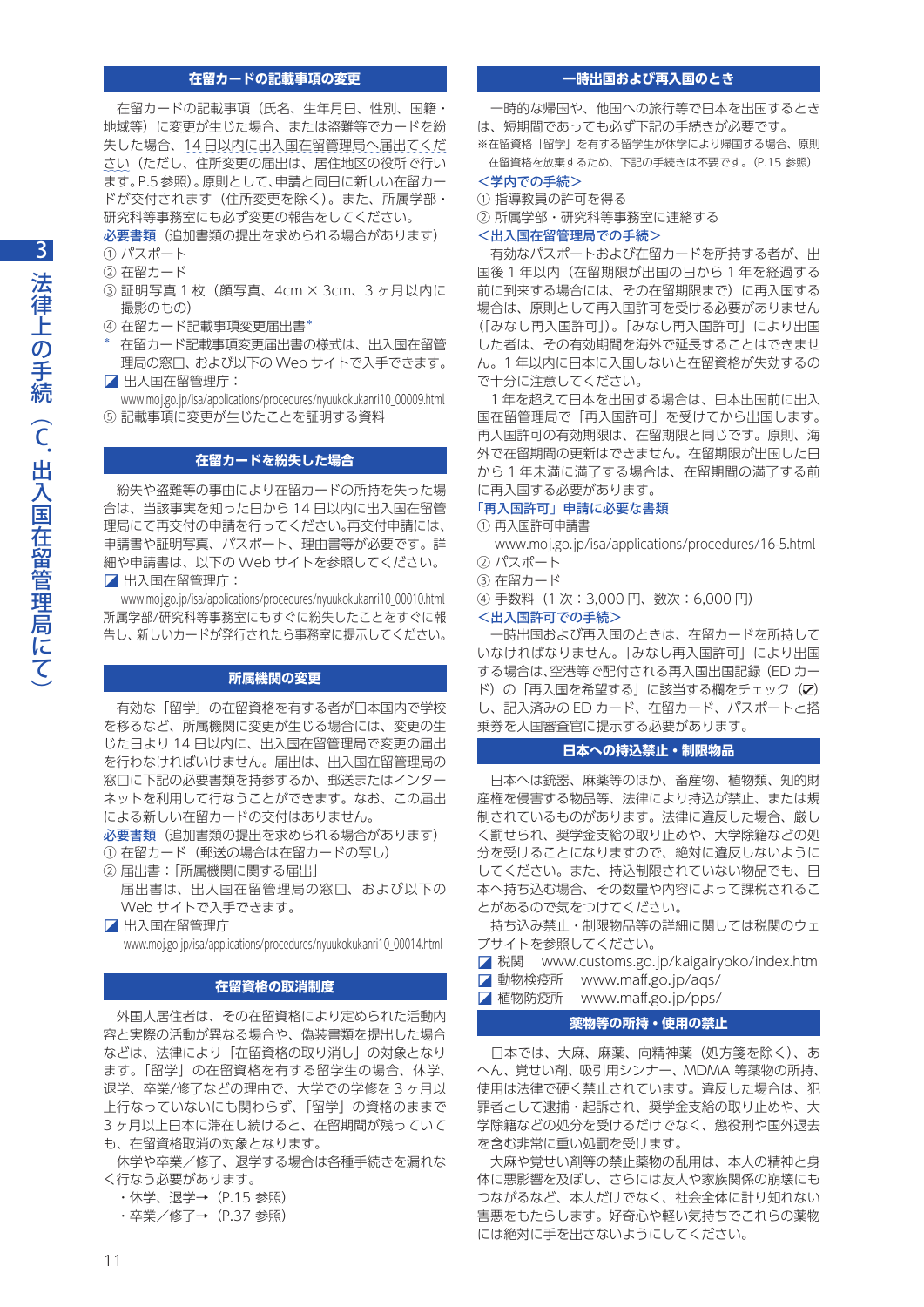# **Change of Information on the Residence Card**

If any information on the residence card such as the holder's name, date of birth, sex and nationality/region changes, or if the card is lost or damaged, the holder must notify the Immigration Bureau within 14 days (changes of address must be reported to the relevant municipal offices and the necessary procedures must be completed. (ref. P.6). Please also notify your faculty/graduate school office of any change on your residence card.

 If any information other than the holder's address is changed, a new residence card will be issued on the day of notification.

## Required items

(Additional documents may be requested)

- ① Passport
- ② Residence Card
- ③ One 4cm× 3cm photo (taken within three months) ④ Notification Form
- 
- **ZImmigration Bureau for details:** www.isa.go.jp/en/applications/procedures/nyuukokukanri10\_00009.html
- ⑤ Documents certifying that there has been a change in the items described

## **Loss of Residence Card**

Due to loss of Residence Card, the holder must notify the Immigration Bureau within 14 days and reissue it. Application form, one ID photo, Passport, Statement of reasons, etc. are required. Please refer to the below website for details.

**z** Immigration Bureau for details:

www.isa.go.jp/en/applications/procedures/nyuukokukanri10\_00010.html

 Please report the loss of Residence Card immediately to your faculty/graduate school office, and show the new one when it is reissued

## **Change of Organization of Affiliation**

Students with a valid "Student" resident status who leave the university to enroll in another institution in Japan must notify the Immigration Bureau of the change within fourteen days by submitting the form.

Be sure to submit the items listed below to the Immigration Bureau, either in person, by post, or online. Please note that a new Residence Card will not be issued in this case.

## Required items

(Additional documents may be requested).

- ① Residence Card (or copy, if sending by post)
- ② Form: "Notification of the Accepting Organization (Left・Transfer)"

 Designated forms are available at the Immigration Bureau, or on their website:

◪ www.isa.go.jp/en/applications/procedures/nyuukokukanri10\_00014.html

## **Revocation of Status of Residence**

Under Japanese law, foreign nationals may have their residence permission cancelled if their actual activities in Japan differ from the activity specified by their status of residence, or if they have submitted false documents, etc. If a person with "Student" resident status continues to stay in Japan under the "Student" status despite the fact that they have not undertaken study or research activities at a university for three consecutive months or more (e.g. if they have completed their studies, graduated, withdrawn or taken a leave of absence from the university for any reason), their status of residence will be revoked, even if the student visa period has not expired. It is vital, therefore, that students follow the correct procedures if taking a leave of absence, graduating, or otherwise withdrawing from the university. For more details:

- ・Students who plan to take a leave of absence or withdraw from the university  $\rightarrow$  ref. P.16
- ・Students who are scheduled to graduate from the university → ref. P. 38

**Temporary Departure from Japan and Re-entry**

International students temporarily leaving Japan to visit

their home countries or travel to other countries, even for a short period, must complete the following procedures. \*If international students with a "Student" resident status return to their home country due to a leave of absence from school, the following procedures are not required as the resident status will be abandoned in principle. (ref.P.15)

# <On Campus>

① Obtain permission from their academic advisor ② Report to their faculty/graduate school office <At the Immigration Bureau>

A re-entry permit is not required by international residents with a valid passport and a resident card, who plan to return to Japan within one year of their departure and resume the same activities (Special Reentry Permit System). For those leaving Japan with a Special Re-entry Permit, it is not possible to extend the period of validity of the permit from outside of Japan. Be aware that residence status will be revoked if the holder does not re-enter Japan within one year of departure.Those who plan to leave Japan for more than one year must obtain a "Re-entry Permit" from the Immigration Bureau before leaving Japan. Re-entry Permits expire on the same day as the holder's period of residence status. In general, it is not possible to apply for an extension of period of stay abroad. Those whose period of stay expires within one year of their departure are required to return to Japan before the expiration date of their period of stay.

### Items required to apply for the "Re-entry Permit" ① Application Form

# www.moj.go.jp/isa/applications/procedures/16-5.html

- ② Passport
- ③ Resident card
- ④ Processing fees (3,000yen for single re-entry, 6,000yen for multiple)

## <At the port of departure/re-entry>

Take your Resident Card with you when leaving and reentering Japan. If you leave Japan with a Special Reentry Permit, be sure to tick the column indicating "Departure with Special Re-entry Permission" on your Embarkation Card for Re-entrant (ED card), which you will be asked to fill out at the airport. Present the completed ED card together with your Resident Card, passport, and boarding pass to the immigration officers at the port of departure/re-entry.

**Articles Prohibited and restricted by Japanese Customs**

In addition to weapons and narcotic drugs, it is forbidden to enter Japan carrying animal products, Plants, articles which violate intellectual property rights or copyrights. There are also other items which are regulated by customs. Failure to comply with these restrictions may result in punishment, expulsion from the university, or suspension of scholarship. Please note that goods other than those mentioned above may be subject to taxation. For details regarding articles prohibited or restricted by the Japan Customs, please refer to the Customs website.

- ◪ Japan Customs
- www.customs.go.jp/english/passenger/index.htm ◪ Animal Quarantine Service
- www.maff.go.jp/aqs/languages/info.html
- **z** Plant Protection Station
	- www.maff.go.jp/pps/j/information/language\_top.html

## **Illegal Drug Possession**

The possession and/or use of cannabis (marijuana), narcotic and psychotropic drugs, opium, stimulants, thinners, MDMA etc. are strictly prohibited by law in Japan. Violators will be arrested and prosecuted as criminals, and will receive severe punishments that include but are not limited to imprisonment and deportation. Failure to comply with the law will also result in suspension of scholarship, and expulsion from the university. Drugs are highly addictive, and there is a high probability that its usage will escalate once experienced. Drugs will destroy your physical and mental health, and destroy relationships with family and friends.

DO NOT USE these drugs under any circumstance.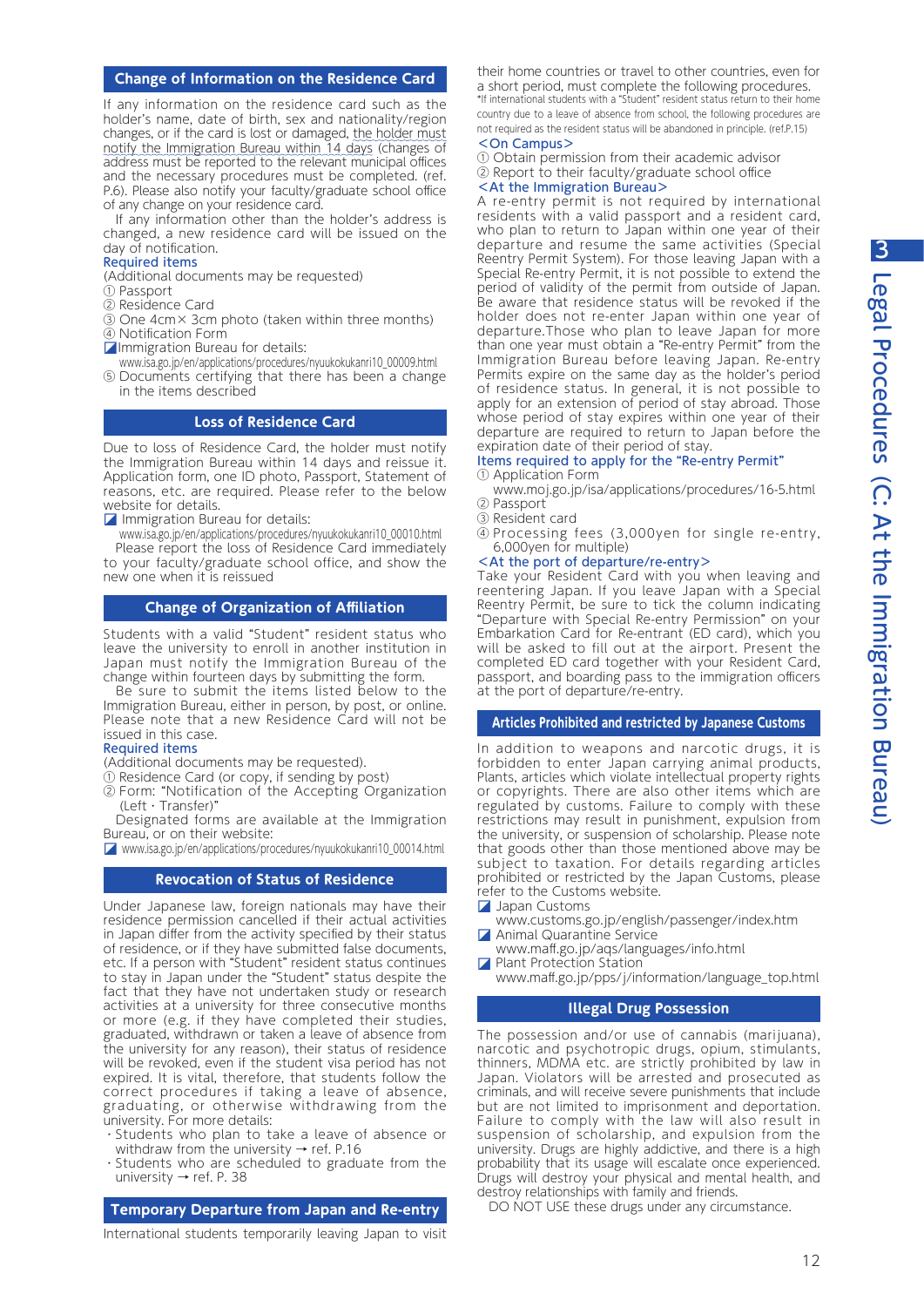## **資格外活動(アルバイト)許可**

 在留資格「留学」や「家族滞在」で日本に在留する外国 人がアルバイトをする場合は、居住地の管轄の出入国在留 管理局にて「資格外活動許可証」をあらかじめ取得しなけ ればなりません。必ず資格外活動の許可を受けてからアル バイトを始めてください。

 なお、京都大学で教育・研究を補助するティーチング・ アシスタント(TA)、リサーチ・アシスタント(RA)、チュー ターをする場合は、資格外活動許可を受ける必要はありま せん。

■ 出入国在留管理局 (資格外活動の許可) www.moj.go.jp/isa/applications/guide/nyuukokukanri07\_00045.html

#### <申請方法>

- 1.「資格外活動許可申請書」\*をダウンロードし、以下の Web サイトにある「記入例」を参考に記入します。
- 京都大学国際交流サービスオフィス kuiso.oc.kyoto-u.ac.jp/visa/work\_permit/ja 2.記入済みの資格外活動許可申請書を出入国在留管理局
- に提出する。パスポート、在留カードを持参すること。 3.許可証は、原則として申請した日に発行されますが、
- 後日発行となる場合もあります。

#### <注意事項>

- ・在留資格「留学」を有する留学生は、許可は一律 1 週 について 28 時間以内となります。(学則で定める長期 休業期間にあるときは、法律で定められている週 40 時 間の範囲内であれば 1 日 8 時間以内就労可能)
- ・休学中は、資格外活動(アルバイト)は認められません。

#### <その他>

- ・出入国在留管理局京都出張所で申請できるのは、京都府 下在住の留学生だけです。それ以外の地域に在住の留学 生は、居住地の管轄の支局・出張所等で申請してくださ  $\left\{ \cdot\right\}$
- ・新規入国者(ただし「3 ヶ月」の在留期間が決定された 者を除く)に限り、出入国港にて原則として資格外活動 許可申請ができます。
- ・資格外活動許可証の期限は、申請者の在留期限までです。 在留期間は、その満了期限の 3 ヶ月前から更新できる ので、更新後も京大生として在籍してアルバイトをする 予定がある者は、早めに在留期間の更新手続きをするこ とをお勧めします。なお、大阪出入国在留管理局及び同 管理局京都出張所では、資格外活動許可申請と在留期間 更新許可申請を同時に申請することができます。

## **家族の査証(ビザ)取得手続**

<家族の来日目的が親族訪問且つ、滞在が短期間である場合> 「短期滞在」査証(ビザ)を本国の日本大使館(または 総領事館)で取得してください。査証免除措置国・地域か ら渡日し、滞在が短期間の場合は、査証免除の措置があり ます。

#### ■■ 外務省「ビザ」

www.mofa.go.jp/mofaj/toko/visa/index.html

## <短期滞在の期間を超えて、留学生と同居する場合>

 留学生自身が日本の出入国在留管理局で在留資格「家族 滞在」の認定証明書を代理で取得し、家族が自国の日本大 使館(または総領事館)に持参して「家族滞在」の査証(ビ ザ)を取得してください。

【注意】在留資格「家族滞在」は、配偶者と子供のみ対象 となり、親・兄弟姉妹は対象外です。親・兄弟姉妹の査証 (ビザ)は、短期滞在ビザになります(上記参照)。 扶養者である留学生本人が既に日本に入国している場合、 サービスオフィスでは代理申請できません。

#### <「在留資格認定証明書」のための必要書類>

\*ここに述べる申請者とは、留学生の配偶者・子を指し、 扶養者とは、留学生を指します。

- ① 在留資格認定証明書交付申請書(出入国在留管理局様式)\* 申請書記入例:京都大学国際交流サービスオフィス kuiso.oc.kyoto-u.ac.jp/visa/family/ja
- ② 申請者の証明写真 1 枚
- (4x3㎝、申請前 3 ヵ月以内に撮影したもの)
- ③ 申請者のパスポートコピー
- ④ 扶養者の在留カード(両面コピー)もしくは住民票
- ⑤ 扶養者との身分関係を証する文書 戸籍謄本、結婚証明書(写し)、出生証明書(写し)、 婚姻届受理証明書もしくはその公正証書いずれか 1 通 ※日本語・英語以外の外国語で作成された証明書には、 簡単な和訳もしくは英訳を添付
- ⑥ 扶養者の在学(在籍)証明書の写し
- ⑦ 扶養者名義の預金残高証明書、奨学金給付証明書など 経費支弁能力を証明する文書
- ⑧ 郵便による送付を希望する場合は、404 円分の切手を 貼付した返信用封筒

(表には扶養者の日本国内住所を記載しておく)

【注意】この他、追加書類の提出を求められる場合があり ます。また、日本で発行される証明書は全て、発行日から 3 カ月以内のものを提出してください

- \*:申請書や届出書は、出入国在留管理局の窓口(P.50 参照)、または以下の Web サイトからも入手できます。
- ◪ 出入国在留管理庁 www.moj.go.jp/isa/applications/guide/tetuduki\_index1\_2.html

## **割のいい(簡単にお金が稼げる)アルバイトの話に注意!「それはアルバイトではなく、犯罪行為です!」**

 昨今、犯罪組織が一般的な組織を装い、留学生に対して「割のいいアルバイト」と称し、犯罪行為に誘い込むケースが 多発しています。インターネットやチラシ、知人からの勧誘等により、このようなアルバイトに安易な気持ちで応じた結果、 犯罪に加担してしまうこととなり、留学生が逮捕・検挙されていますので、十分に注意してください。

- ・**事件例**:犯罪組織が他人の ID・パスワードやクレジットカード情報を悪用し、オンラインショップで電化製品などを購 入して、国内の留学生宛に配達させる。留学生は届いた商品を組織へ転送し、商品をだまし取る。
- ·事件例:犯罪組織が他人のインターネット·バンキングの ID·パスワードを使い不正送金したうえで、留学生に不正送 金先の口座から現金を回収させる。